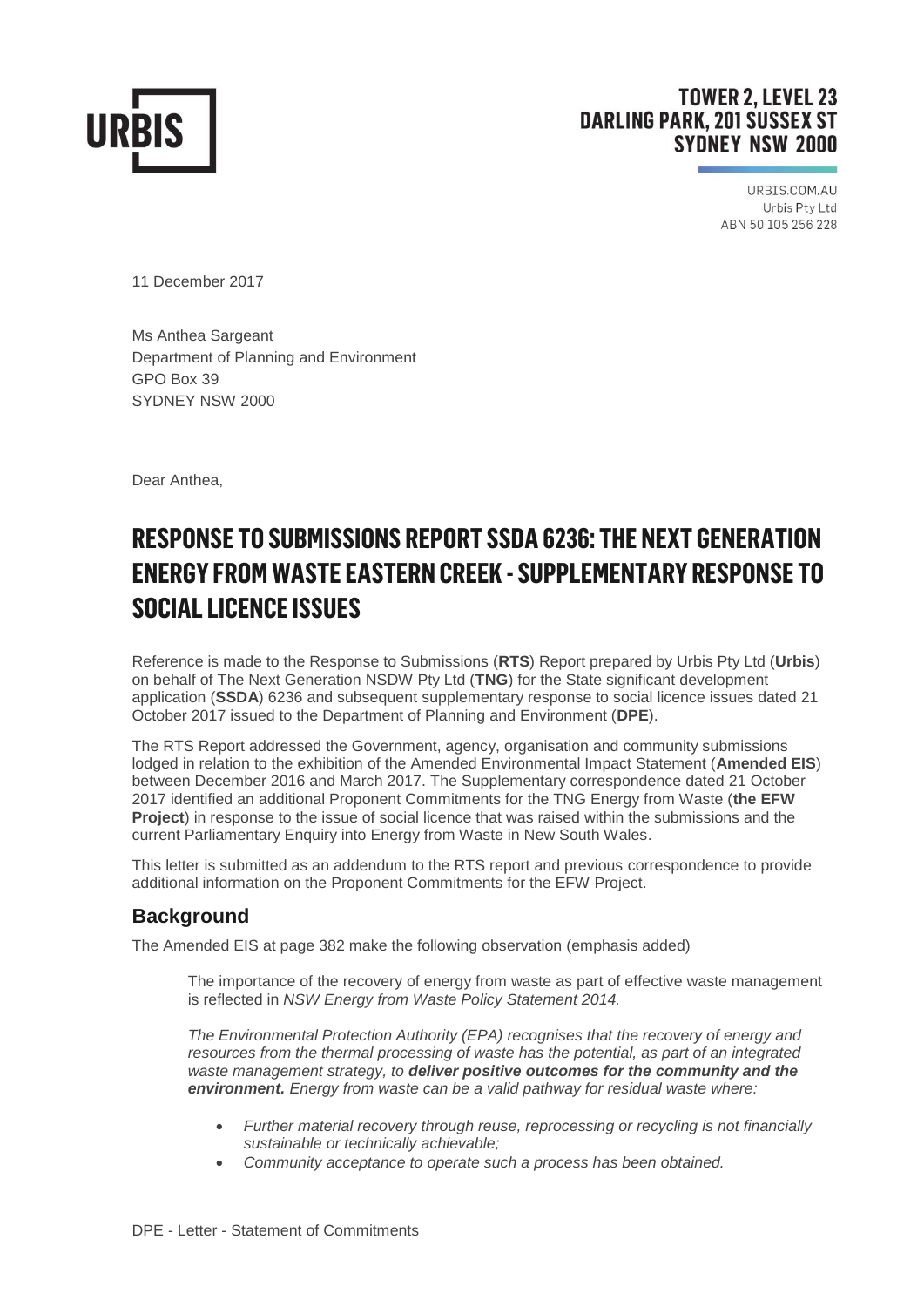

The diversion of waste from landfill, reducing the potential for methane emissions, while also providing a form of low carbon, renewable energy, is recognised by the NSW Government and relevant technical agencies as making an important positive contribution to the targets for dealing with waste.

The commitment identified in the correspondence of 21 October 2017, seeks to further contribute to the as follows:

*Upon the commencement of construction of the EfW Project the Proponent will progressively provide free of charge to homeowners of up to 1,000 dwellings in the immediate area, fully installed, 3kwh roof top solar installations.*

This commitment will also satisfy the objectives of the National Energy Guarantee Policy that power is provided by a range of methods and will deliver a direct community benefit to residents of the local area.

## **Update to Statement of Commitments**

The Proponent is aware of the continuing concern expressed by the community regarding the composition of waste and the potential for inappropriate materials to enter the waste/fuel stream and result in adverse impacts to the environment and broader community.

The Proponent addressed this issue in the RTS Report by obtaining independent waste audits prepared by accredited waste auditors, EC Sustainable, to determine the waste stream composition that will be received by the EfW Facility. The audits and analysis was submitted to NSW EPA and demonstrate (as expressed within the RTS Report) the following:

- *An absence of hazardous materials or special wastes.*
- *A high degree of homogeneity as a result of the extensive degree of processing to which the materials are subject during resource recovery.*
- *The Quality Control processes to be implemented will maintain chlorine levels well below 1%.*
- *The Quality Control processes to be implemented will ensure Treated Wood Waste continues to be sent to landfill, i.e. not used as feedstock for the facility.*
- *The chemical profile of floc waste demonstrated by the audits is comparable to European results, and given positive results in European examples for processing floc waste, the proposal is supported and provided for in the facility design.*

Notwithstanding the above, the Proponent is cognisant of reassuring the safety of the facility to the community. In response to continued concerns, the Proponent is now making the following addition to the submitted Statement of Commitments, that:

*In addition to the 24 x 7 remote computer access monitoring which will be available to the NSW EPA the Proponent will fund [as part of the licence fee] the NSW EPA the cost of employing a full time onsite EPA inspector with full access, empowered to inspect and verify the residual waste fuel stream on a 24 hour basis.*

This commitment will be delivered from commencement of operations and during the first full year of commercial operation of the EfW Facility and thereafter as agreed between the facility operator and the regulator based on outcome criteria.